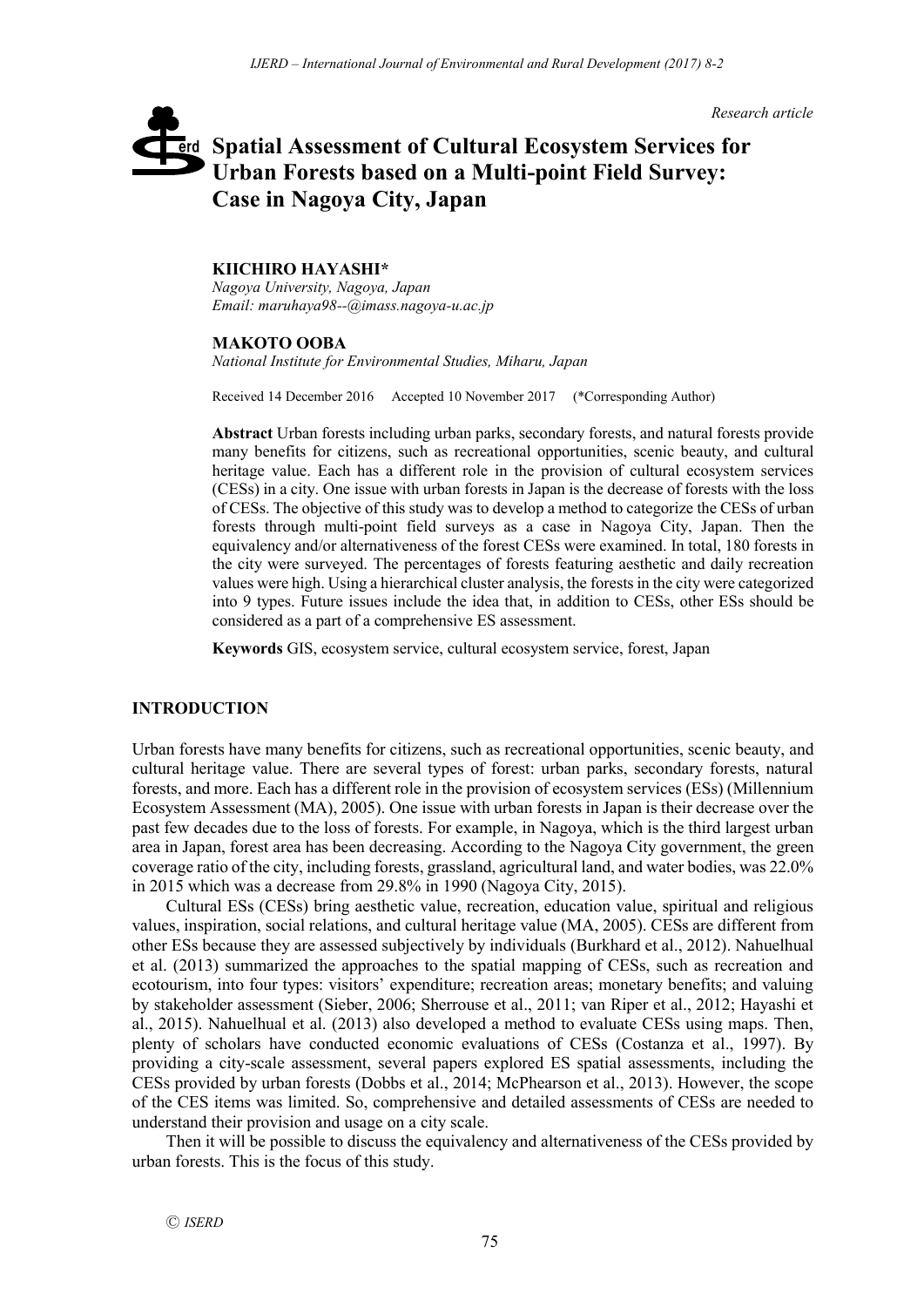## **OBJECTIVES**

The objective of this study is to develop a method to categorize forest CESs from the perspective of their provision and usage using multi-point field surveys. Then the equivalency and/or alternativeness of the CESs will be examined. The case study focused on urban forests in Nagoya City, Japan.



**Fig. 1 Maps of the study area: (a) Japan with Nagoya City as a star symbol, (b) Nagoya City outlined in black with forests (≥1 ha) in green, (c) east-part of Nagoya City (as an example) with forests and bamboo forests in green and red, respectively**

Source: Hayashi and Ooba (2015) and Hayashi (2017), forest and bamboo from Nagoya green coverage GIS provided by Nagoya City

## **METHODOLOGY**

Nagoya City (city hall location: 35.181°N, 136.906°E) is the third largest city population-wise in Japan, with over 2 million residents. It is located in the geographical center of Japan (Fig. 1 (a)). The average annual temperature in 2015 was 16.6°C, and the average precipitation was 1803 mm (Japan Meteorological Agency, 2016). The city has an area of about  $326 \text{ km}^2$  (Nagoya City, 2016b).

In this study, multi-point field surveys were employed to understand the provision and citizen usage of forest CESs. In the study, forests were defined as continuous tree crown areas with one ha or more of forest area. Based on the Nagoya green coverage geographic information system (GIS) data (provided by Nagoya City via personal communication), 180 forests (among around 240 total) with one ha or more of forest area were studied.

The field surveys were conducted in a similar style to Hayashi and Ooba (2015), which was as follows. First, one of the authors surveyed the entire forest area by foot. Then the forest usage of each CES was judged subjectively on the following five-point scale, tentatively: 1. "very frequently," 2. "frequently," 3. "sometimes," 4. "not so much," and 5. "rarely used," as well as "not enough information to make a decision," for both inside of the forest and the surrounding area. After conducting several visits to each forest site in various seasons from 2013 to 2016, the final scores were determined by the author subjectively with the opinions of field survey collaborators. The values were then put in the opposite order (e.g., 5. "very frequently" to 1. "rarely used") and then converting to 0 to 1 value. The CESs, which followed the categories of MA (2005) with some modifications, included in this study are listed in Table 1. However, based on several visits to each forest, "education value: school-related event," "inspiration," and "social relations: working or schooling in the forest" were slightly difficult to evaluate, so these items were excluded from the analysis. In total, 14 CES items (CES14) were used. Then seven new CES items were developed from the CES14 (Table 1). The maximum score of each CES14 value was selected for each CES7 value. Then, the following four data sets were used for the analysis: CES14 inside forest (CES14 in forest), CES14 inside forest with the surrounding area (CES14 in area), CES7 in forest, and CES7 in area. For example, let us imagine that there were children's play facilities in a park. If these were located inside a park forest, they would be classified as CES14 in forest and CES14 in area. However, if they were not inside a park forest but rather around the forest inside the park, they would be classified as only CES14 in area.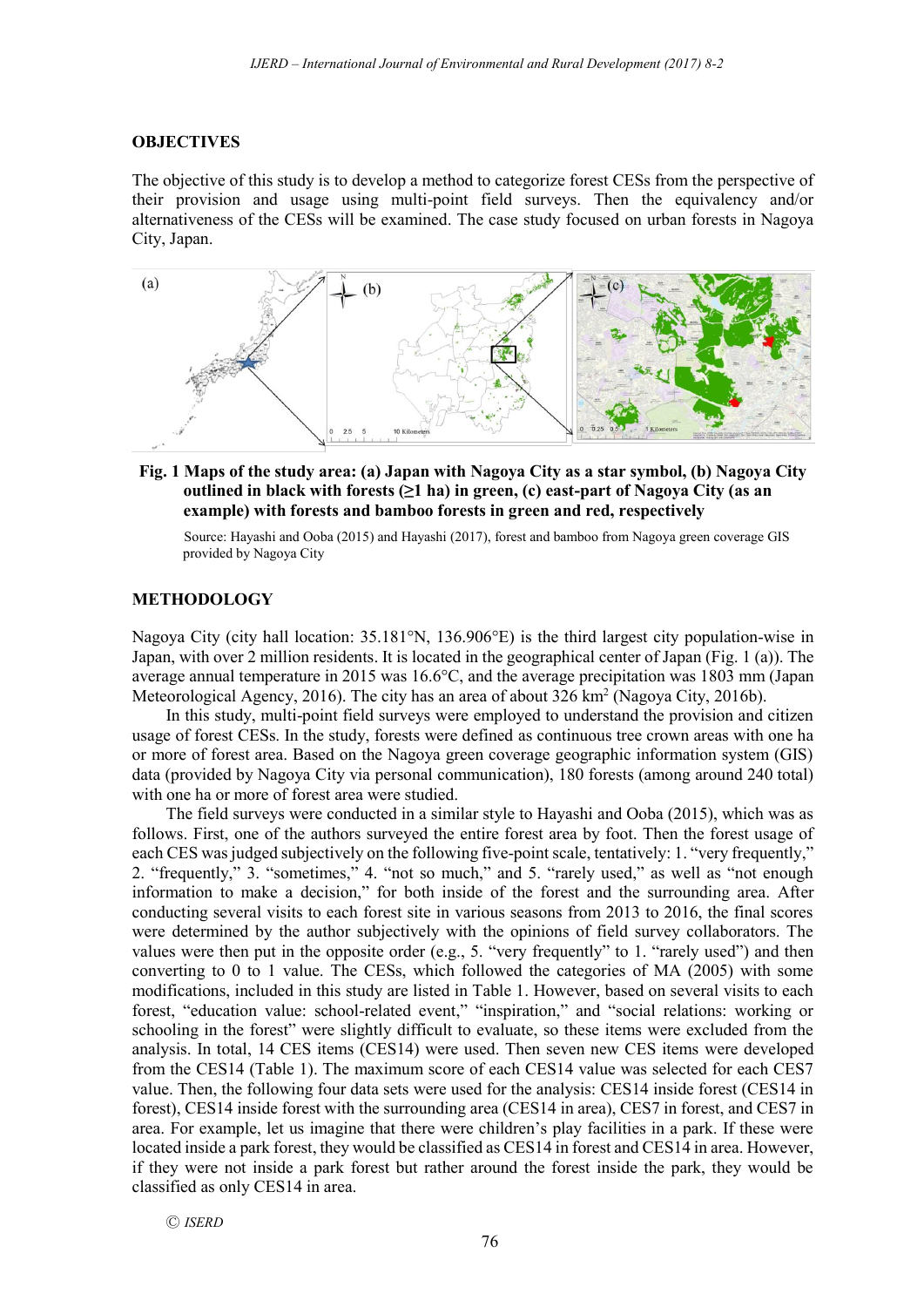| CES <sub>14</sub> | Contents                                                   | CES7                                |
|-------------------|------------------------------------------------------------|-------------------------------------|
| subCES1           | Aesthetic value                                            | Aesthetic value (AE)                |
| subCES2           | Daily recreation: walking, etc.                            |                                     |
| subCES3           | Daily recreation: play with children by play facilities    | Daily recreation (DRE)              |
| subCES4           | Daily recreation: play in forest (e.g. insect collecting)  |                                     |
| subCES5           | Holiday recreation: holiday leisure, picnics, hiking, etc. | Holiday recreation (HRE)            |
| subCES6           | Holiday recreation: sports, etc.                           |                                     |
| subCES7           | <b>Attraction facilities</b>                               | Education value (ED)                |
| $*1$              | Education value: school-related event                      |                                     |
| subCES8           | Education value: nature observation meetings/classes       | Education value (ED)                |
| subCES9           | Spiritual value                                            | Spiritual and religious values (SR) |
| $*2$              | Inspiration                                                |                                     |
| subCES10          | Traditional festival                                       | Spiritual and religious values (SR) |
| subCES11          | Normal festival                                            | Social relations (SO)               |
|                   | subCES12 Religious value                                   | Spiritual and religious values (SR) |
|                   | subCES13 Cultural heritage value                           | Cultural heritage value (CH)        |
| $*3$              | Social relations: working or schooling in the forest       |                                     |
|                   | subCES14 Social relations: volunteers                      | Social relations (SO)               |
|                   |                                                            |                                     |

**Table 1 CES14 and CES7 categories**

*Note: \*1, \*2 and \*3 were excluded.*

In addition, the basic parameters of the CESs were listed for each forest: "forest area," "in scenic districts designated by the city  $(S_D)$ " (Nagoya City, 2016a), "in shrine or temple  $(S_T)$ ," and "in major attraction facilities listed by the city (A\_F)" (Nagoya City, 2014).

Utilizing the CES14, statistical analyses including the Kolmogorov-Smirnov normality test and Spearman's Rank Correlation Coefficient among the CES14 items were conducted. Also, to investigate what percentage of Nagoya forest provided each CES, the total number of forests provided by each CES was summed up and divided by the total number of forests studied (N=180).

For the CES7 data sets, similar basic statistical analysis was conducted. Then, the differences among the CES7 in area items were tested with Friedman's test with pairwise comparisons. Also, a hierarchical cluster analysis (using Ward linkage) was conducted to categorize Nagoya City's forests into several types based on the CES7 in area with basic parameters: namely, forest area, S\_D, S\_T, and A F after converting to the 0 to 1 scale.

Statistical analyses were conducted using SPSS ver. 22 (IBM). ArcGIS10.2.2 (ESRI) was used for GIS analyses.

# **RESULTS AND DISCUSSION**

In total, 180 forests were studied. The total area of accumulated forest area studied was over 1,000 ha, which was around 30% of the total tree area in the city in 2015 (Nagoya City, 2015).

|            |        | subCES                                                  |  |  |  |  |  |  |  |  |                                                         |  |  |
|------------|--------|---------------------------------------------------------|--|--|--|--|--|--|--|--|---------------------------------------------------------|--|--|
|            |        |                                                         |  |  |  |  |  |  |  |  | 1 2 3 4 5 6 7 8 9 10 11 12 13 14                        |  |  |
| $CES14$ in | Mean   | 2.3 2.2 1.4 1.7 1.9 1.0 1.3 1.7 2.0 1.4 1.4 1.4 1.4 2.1 |  |  |  |  |  |  |  |  |                                                         |  |  |
| Forest     | Median |                                                         |  |  |  |  |  |  |  |  | 3 2 1 1 1 1 1 1 1 1 1 1 1 1                             |  |  |
| $CES14$ in | Mean   |                                                         |  |  |  |  |  |  |  |  | 2.8 2.7 2.1 2.0 2.3 1.9 1.7 2.0 2.2 1.5 1.7 1.7 1.5 2.3 |  |  |
| Area       | Median |                                                         |  |  |  |  |  |  |  |  | 3 3 1 1 3 1 1 1 3 1 1 1 1 3                             |  |  |

Table 2 shows the mean and median of each CES14 on a five-point scale for both the CES14 in forest and in area. SubCES1 (aesthetic value), subCES2 (daily recreation: walking, etc.), and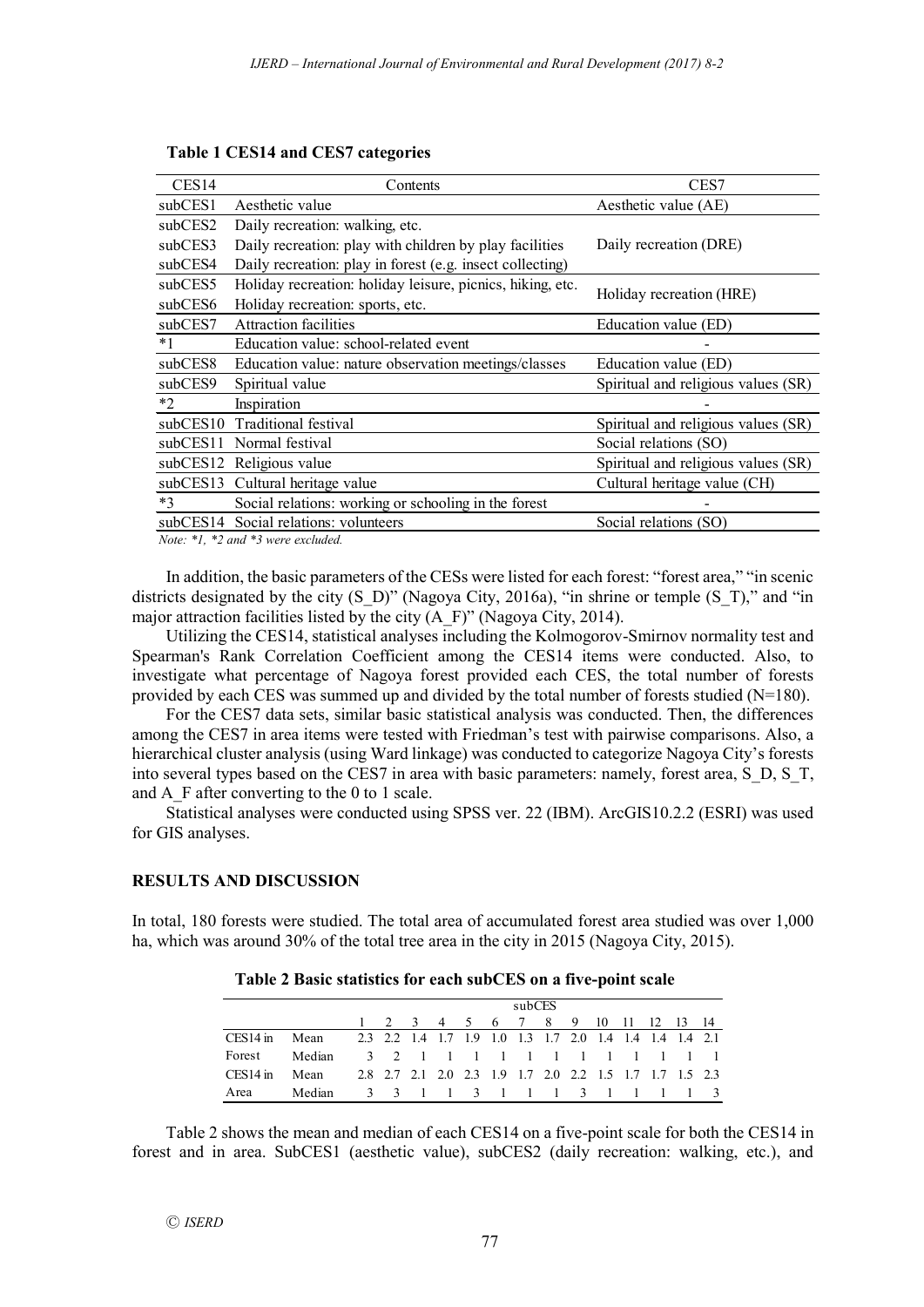subCES5 (holiday recreation: holiday leisure, picnics, hiking, etc.) under CES14 in area showed relatively higher values than the other CESs.

Regarding the correlation coefficient among the CES14in area categories, subCES2-subCES3, subCES2-subCES9, subCES3-subCES4, and subCES7-subCES11 were relatively highly correlated, with coefficients over 0.7 (see Table 3).

|          | subCES    |           |             |             |                     |            |             |                      |                     |                      |                      |                      |                      |
|----------|-----------|-----------|-------------|-------------|---------------------|------------|-------------|----------------------|---------------------|----------------------|----------------------|----------------------|----------------------|
|          |           |           | 4           |             | 6                   |            | 8           | 9                    | 10                  | 11                   | 12                   | 13                   | 14                   |
| subCES1  | $.623$ ** | $.514$ ** | .454        | $.685$ **   | $.252$ <sup>*</sup> | **<br>.491 | $.616***$   | $.625***$            | $.185$ <sup>*</sup> | $.532***$            | .076                 | $.212$ <sup>**</sup> | $.429$ **            |
| subCES2  |           | $.737***$ | $.667**$    | $.540^{**}$ | $.428$ **           | .171       | $.575***$   | $.741$ <sup>**</sup> | $-.111$             | $.261$ **            | .093                 | $-.060$              | .588**               |
| subCES3  |           |           | $.888^{**}$ | .466        | .572                | .077       | $.398^{**}$ | $.678^{**}$          | $-.104$             | .252                 | .032                 | $-.080$              | $.416$ **            |
| subCES4  |           |           |             | 举手<br>.449  | $.549$ **           | .092       | $.429$ **   | $.616**$             | $-.105$             | .272                 | .009                 | $-.066$              | $.359$ **            |
| subCES5  |           |           |             |             | $.265$ **           | $.478$ **  | $.550^{**}$ | $.596^{**}$          | .016                | $.585^{**} - .094$   |                      | .056                 | $.554$ **            |
| subCES6  |           |           |             |             |                     | .169       | $.256$ **   | $.395***$            | $-.254$ **          | $253***$             | $-.177$              | $-161$               | .127                 |
| subCES7  |           |           |             |             |                     |            | $.386^{**}$ | $.315***$            | .152                | $.720^{**}$          | $-.157$ <sup>*</sup> | $.290^{**}$          | $.179^{^{\circ}}$    |
| subCES8  |           |           |             |             |                     |            |             | .660                 | $-.106$             | $.454$ <sup>**</sup> | .002                 | .000                 | $.549$ <sup>**</sup> |
| subCES9  |           |           |             |             |                     |            |             |                      | $-.115$             | $.348^{**}$          | .036                 | .057                 | $.593***$            |
| subCES10 |           |           |             |             |                     |            |             |                      |                     | .129                 | $.502$ **            | $.624***$            | $-.096$              |
| subCES11 |           |           |             |             |                     |            |             |                      |                     |                      | $-.238$              | $.202$ **            | $.225***$            |
| subCES12 |           |           |             |             |                     |            |             |                      |                     |                      |                      | $.376^{**}$          | .033                 |
| subCES13 |           |           |             |             |                     |            |             |                      |                     |                      |                      |                      | .029                 |

**Table 3 Correlation coefficients among CES14 in area**

*Note: statistical significance: \*\*, <0.01; \*, <0.05, N=180*

The results on the percentage of forest provided by each CES in area against the total number of forests are presented in Fig. 2. SubCES1 and subCES2 showed high percentages of nearly 80%. This means that nearly the 80% of the forests in Nagoya were used for subCES1 and subCES2 purposes. SubCES5, subCES9 and subCES14 were more than half. Conversely, the percentages of subCES7 (attraction facilities) and subCES10 (traditional festival) were relatively small, at around 20%. These kinds of CESs were found in a limited number of forests.



**Fig. 2 Percentage of forests provided by each subCES in Nagoya**

Regarding the analysis of the CES7 in area, the mean and median of each CES7 item are presented in Table 4. Here, the AE and DRE were high, but the CH was low. The results of Friedman's test showed that the differences among the several CES7 items were statistically significant, such as CH-ED and ED-HRE.

| Table 4 Basic statistics for each CES7 on a five-point scale |  |  |  |
|--------------------------------------------------------------|--|--|--|
|--------------------------------------------------------------|--|--|--|

|         |        | ΑE            | DRE HRE       |               | ED              | <b>SR</b> | CН | <sub>SO</sub> |
|---------|--------|---------------|---------------|---------------|-----------------|-----------|----|---------------|
| CES7 in | Mean   | 2.8           | 2.8           | 2.6           | 2.3 2.7         |           |    | 2.6           |
| Area    | Median | $\mathcal{R}$ | $\mathcal{R}$ | $\mathcal{R}$ | $2 \frac{3}{4}$ |           |    |               |

*Note: Friedman's test with selected pairwise comparison; CH-ED:\*\*, ED-SO: NS , ED-HRE:\*, SO-SR: NS, HRE-SR: NS; SR-AE: NS, \*\*, <0.01; \*, <0.05, NS: not significant; N=180*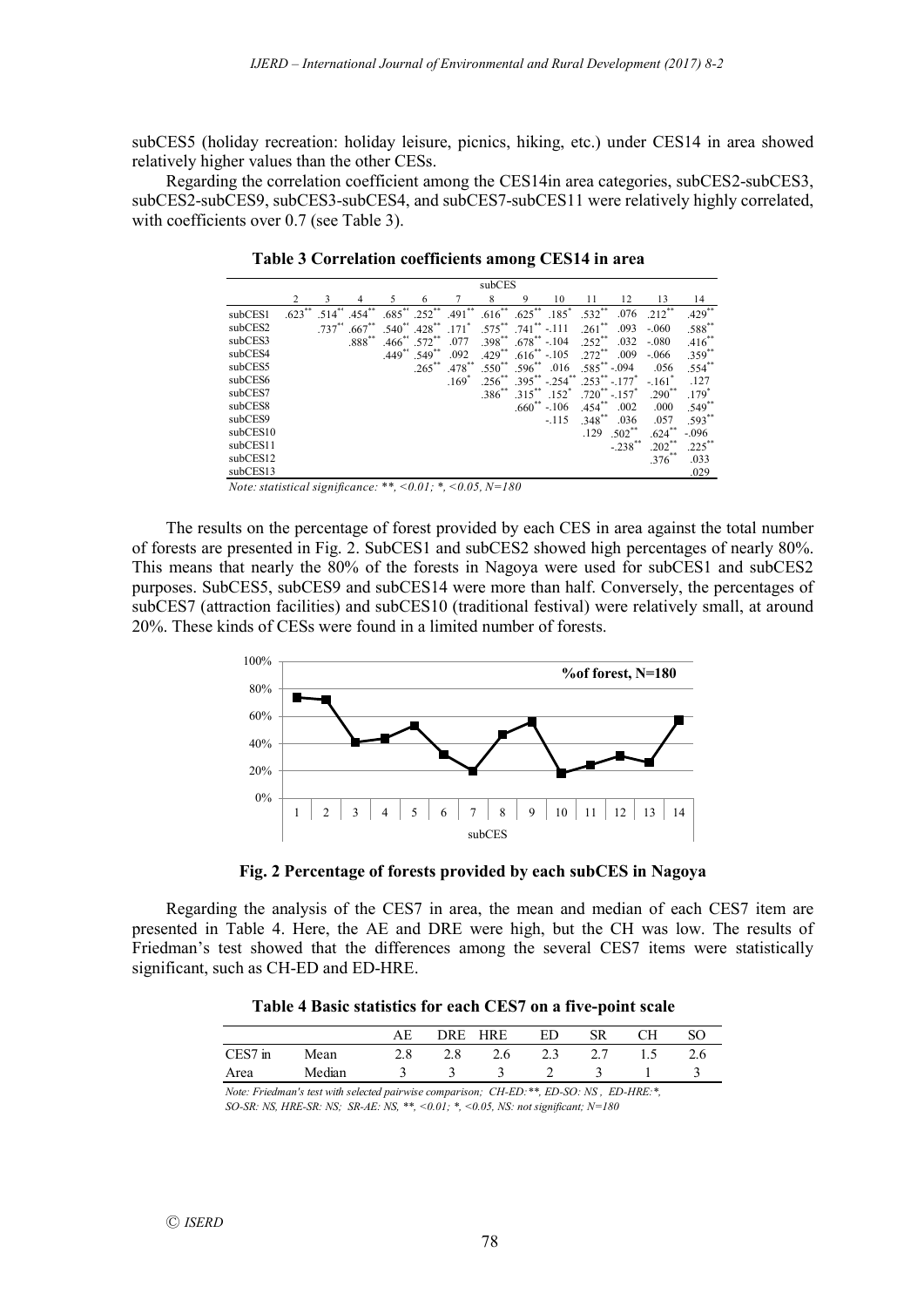|                              | Category No and contents                               | N   | Area(ha) |
|------------------------------|--------------------------------------------------------|-----|----------|
|                              | $1:$ in A F                                            | 13  | 93       |
| CES medium to<br>high in S D | $2:$ in S T                                            | 10  | 44       |
|                              | $3:$ other                                             | 43  | 529      |
|                              | $4:$ in S T in S D                                     | 15  | 44       |
|                              | 5: in S T out side of S D                              | 12  | 24       |
| CES low to                   | 6: in S D with low CESs                                | 35  | 198      |
| medium                       | 7: outside of S D, S T and A F with medium CESs        | 16  | 37       |
|                              | 8: outside of S D, S T and A F with low to medium CESs | 12  | 26       |
|                              | 9: outside of S D, S T and A F with low CESs           | 24  | 41       |
| Total                        |                                                        | 180 | 1.036    |

**Table 5 Cluster analysis results for 9 forest categories (Using Ward linkage, total N=180)**



**Fig. 3 Radar charts for each forest category after averaging values in each category**

Using a hierarchical cluster analysis, we divided Nagoya's forests into 9 categories using the data sets of the CES7 in area with basic parameters. A basic description of the 9 categories can be found in Table 5, and the results of the radar charts for the categories are presented in Fig. 3. According to the results, the forests in category 1, including Atsuta Jingu shrine and Nagoya Castle, have relatively high values for most of the CES7 items within major attraction facilities (A\_F), because these are major historical and cultural spots in Nagoya featuring nature areas. The forests, namely, Higashiyama Park, were also high in most of the CES7 items except for the CH, because a zoo and a botanical garden with nature areas can be found in these areas. Categories 2 showed relatively high values for most of the CES7 items in shrines or temples (S\_T) including cemetery. The total number and area of forests in category 3 were 43 and 529 ha, respectively—higher than the other categories. On the other hand, categories 4 and 5 were located in shrines or temples (S\_T) with low to medium CESs in which a lot of the natural forests were designated as conservation areas by the city or prefecture. The forests in category 9 were located outside of S\_D, S\_T, and A\_F, with low CES7 items because they are located in a remote or low intervention area. So these are relatively low provisions for CES assessments.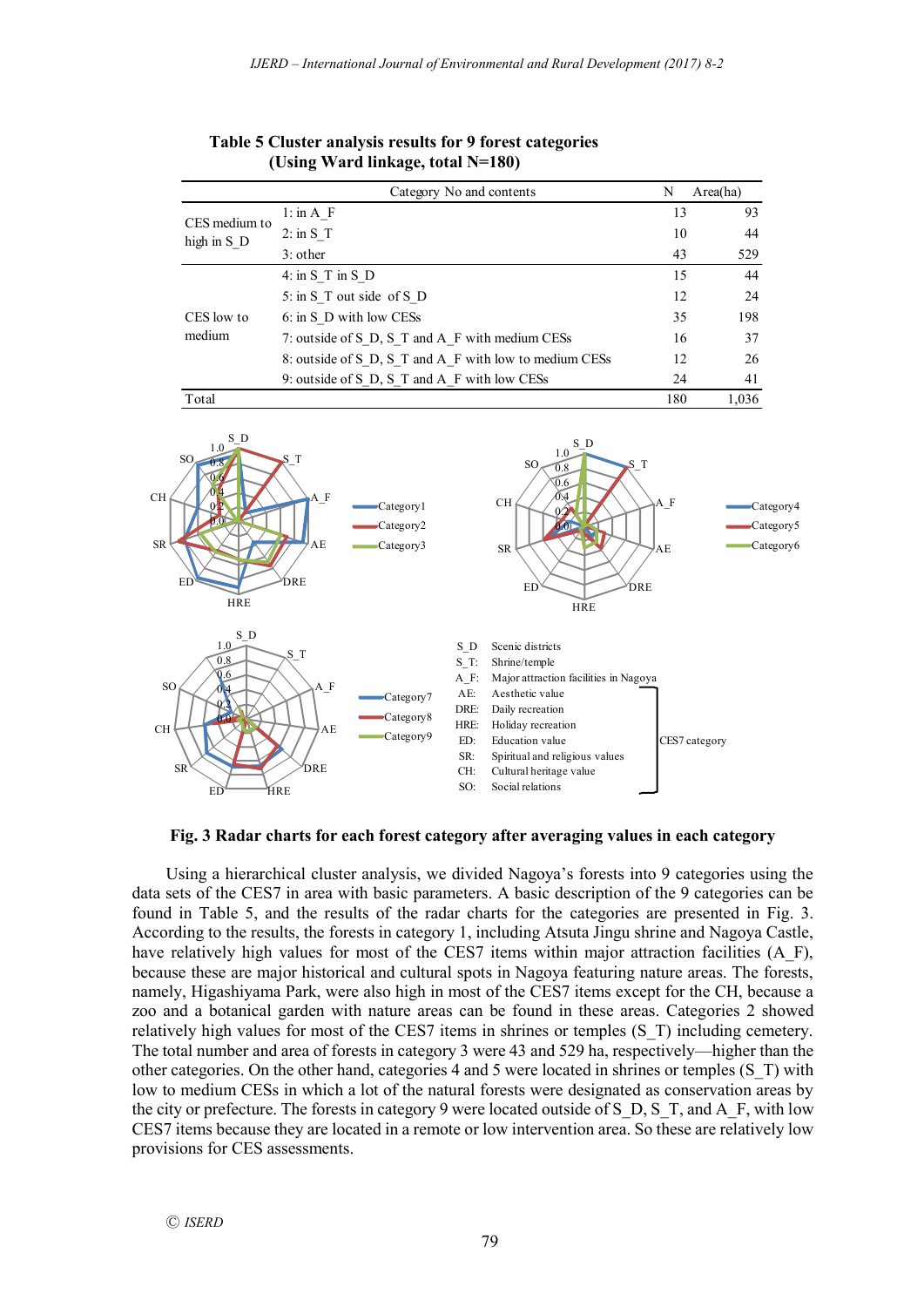Regarding the equivalency and/or alternativeness of the forest CESs, forests within the same category had similar roles in CES provision and usage by citizens, so their equivalency and/or alternativeness were relatively high. The number of forests in categories 1 and 2 with high CESs was small, so their alternativeness was relatively low.

An important point is that the forest category only included the CES contents and should be elaborated on; for example, the spatial distribution of the forest CESs and their future demands could be included. Also, the results were obtained by focusing on CES assessment without considering other ESs and habitats/species, except for basic parameters considered. Some forests were located in somewhat remote areas, even in a big city, so that there still remained natural forest with little human intervention. In this case, the use of cultural aspects of ESs were limited. These issues should be considered appropriately as part of a comprehensive ES assessment in the future.

#### **CONCLUSION**

In this study, based on multi-point field surveys, a method to categorize CESs was considered, taking into account their provision and usage as a case study in Nagoya City. Also, the equivalency and/or alternativeness of forests from the perspective of CESs were examined. The correlations among CESs were not very high, except among recreation values. The percentages of forests equipped with aesthetic and daily recreational values were high in the city. Via cluster analysis, the forests were categorized into 9 types by CES7 in area with forest area, S\_D, S\_T, and A\_F. Then the equivalency and/or alternativeness of the forest CESs were discussed. This forest categorization could be used for a CES management planning and environmental assessment for development activities. Future issues include the fact that, in addition to CES assessment, other ESs and habitat/species assessment should be considered as part of a comprehensive ES assessment.

#### **ACKNOWLEDGEMENTS**

We thank the Nagoya City Greenification and Public Works Bureau and the many forest owners who gave us permission to do the field surveys. We also thank Natsuko Yoshino, Wataru Kobayashi, Yuya Katada, Masaki Iwai, Kay Khaing Lwin, Yusuke Yonekura, Yasuhiro Hasegawa, and Hiroaki Sumi for their assistance with the field survey. This research was supported by "KAKENHI" 15K00622 from JSPS, Japan; the "Funding Program for Next Generation World-Leading Researchers" from JSPS and MEXT, Japan; and the "Environment Research and Technology Development Fund (1-1401)" from MOE-J, Japan.

#### **REFERENCES**

- Burkhard, B., Kroll, F., Nedkov, S. and Müllera, F. 2012. Mapping ecosystem service supply, demand and budgets. Ecological Indicators, 21, 17-29.
- Costanza, R., d'Arge, R., de Groot, R., Farber, S., Grasso, M., Hannon, B., Limburg, K., Naeem, S., O'Neill, R.V., Paruelo, J., Raskin, R.G., Sutton, P. and van den Belt, M. 1997. The value of the world's ecosystem services and natural capital. Nature, 387, 253-260.
- Dobbs, C., Kendal, D. and Nitschke, C.R. 2014. Multiple ecosystem services and disservices of the urban forest establishing their connections with landscape structure and sociodemographics. Ecological Indicators, 43, 44-55.
- Hayashi, K., Ooba, M. and Hasegawa, Y. 2015. Cultural ecosystem service assessment in a semi-mountainous area of Japan, Case in Toyota City. International Journal of Environmental and Rural Development, 6 (1), 97-102.
- Hayashi, K. and Ooba, M. 2015. A framework study on the methodology of biodiversity offset assessment in Japan, -Hypothetical case of GIS screening and on-site field assessment-. IAIA15 Web Proceedings, http://conferences. iaia.org/2015/final\_papers.php (retrieved on November 25, 2016).
- Hayashi, K. 2017. Direct and indirect uses of urban forest resources, Case in Nagoya City, Japan. 330-334, in C. Ludwig, C. Matasci (eds), Boosting Resource Productivity by Adopting the Circular Economy, Villigem PSI, Paul Scherrer Institu, Switzerland
- Japan Meteorological Agency. 2016. JMA web site: http://www.data.jma.go.jp/obd/stats/etrn/index.php (retrieved on November 28, 2016), (in Japanese).